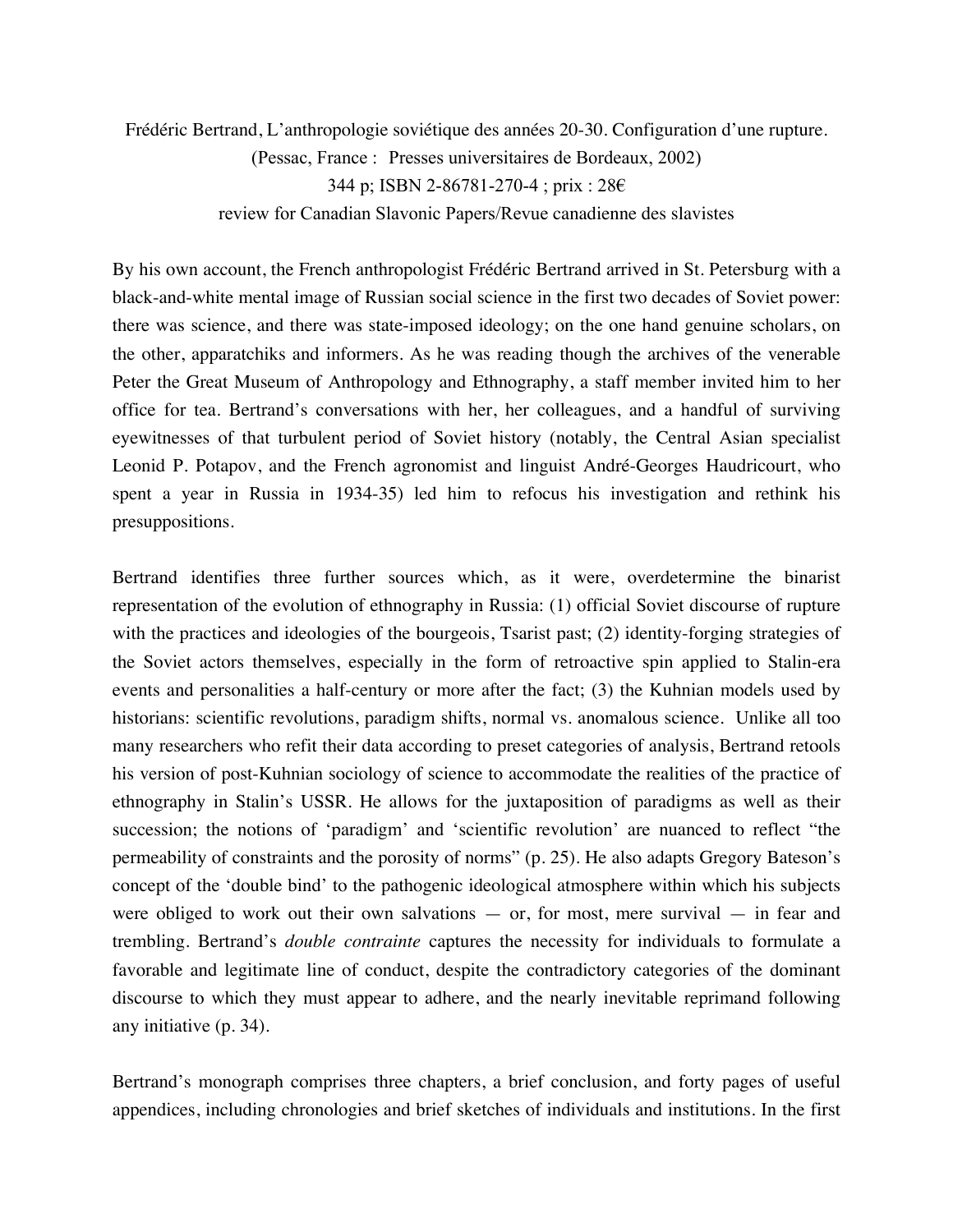chapter, Bertrand contrasts the discourses of rupture with the past and the 'Marxization' of Soviet science with the practice of "translation", by which academics attempt to reconcile seemingly contradictory traditions or doctrines. A case in point is the ethnographer and museum director Nikolaj M. Matorin — one of the two individuals around whom Bertrand structures his history —, who attempted to retain certain notions from pre-Revolutionary social science, despite the opposition of radical followers of N. Ja. Marr. Marr — the other central figure — and the Marrists come to the forefront in the second chapter, on the "normalization" of ethnographic discourse. The key events of the period covered by Bertrand are two congresses of ethnographers, held in 1929 and 1932, at which Marr and his followers, notably the zealots V. B. Aptekar' and F. V. Kiparisov, played a prominent role. In the third chapter, on competition among scientific projects, Bertrand goes back to the 19th century antecedents of Russian ethnography. Some of the finest field anthropologists of the late tsarist period were in fact political prisoners, exiled to the remote corners of Siberia. Although the radical backgrounds of such founding fathers as V. G. Bogoraz and L. Ja. Shternberg made them acceptable to the first generation of Soviet ethnographers, the rise of Marr and Marrism took the discipline in a new direction. Parallels between increasingly bizarre "Japhetic" theory of linguistic and ethnic origins, and the socio-cultural stadialism endorsed by Engels made the theory easy to graft onto Marxism-Leninism, which afforded it the privileged position from which it wreaked havoc on Soviet academia in the 1930's. Among those attacked by Marr's followers were numerous Slavists accused of "chauvinism", and even the Lenin Prize-winning geneticist N. I. Vavilov, whose research on early centers of plant domestication was condemned as "migrationist" (207- 212). Marr himself died in 1934, not long before Stalin rediscovered the ideological advantages of ethnic consciousness and the glorious historical heritage of the Russians. In the purges of 1936 and 1937, not only moderates such as Matorin, but many leading Marrists met their end before the NKVD's firing squads.

Bertrand's historical method has the merit of bringing out the comprises and difficult choices made by his subjects, along with instances of opportunism and attempts to undertake serious research under extraordinarily perilous conditions. Perhaps the strongest endorsement I can make for this book is that it left me eager to know more. There is much work that remains to be done, and many fascinating and troubling stories to be told, glimpses of which can be garnered from the twenty pages of biographical sketches appended by Bertrand to the main text. Bertrand's two main characters and many of their followers did not survive the 1930's — and few of them died in their beds. One wonders about the survivors, such as S. P. Tolstov, who somehow negotiated the choppy ideological waters that swallowed up his mentor P. F. Preobrazhenskij, or the Marrist linguist I. I. Meshchaninov, who edited the 1938 memorial collection in honor of his master that